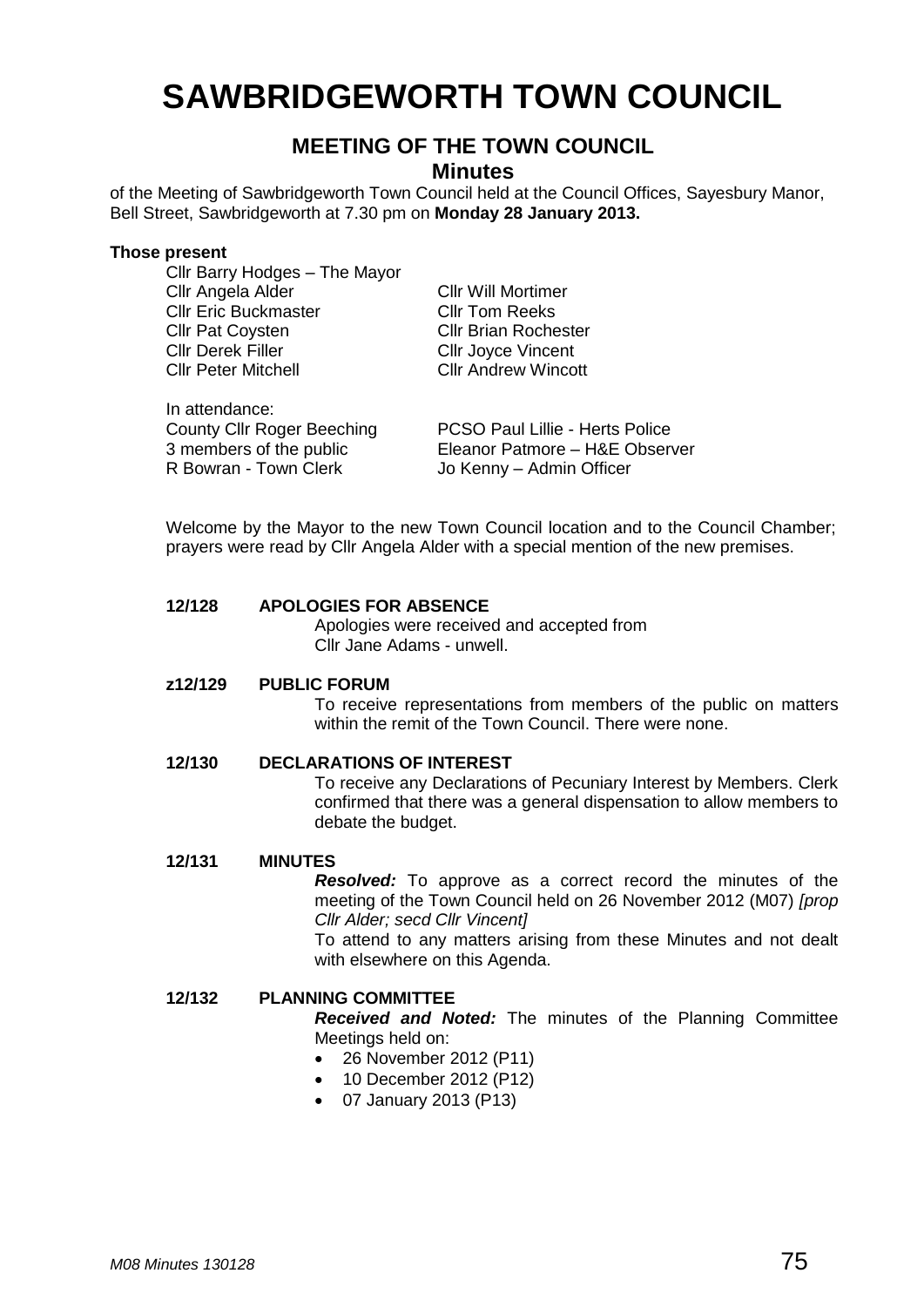# **12/133 FINANCE & POLICY COMMITTEE**

*Received and noted:* The minutes of the Finance & Policy Committee Meeting held on:

• 10 December 2012 (F03)

*Resolved:* To approve the Recommendations made concerning staff reviews *[prop Cllr Alder; secd Cllr Filler]*

To consider the Recommendations made concerning a Budget for 2013-14. Chairman of the Finance and Policy Committee introduced the principle behind the proposed Budget to be debated at Item 12/142.

# **12/134 MAYOR'S CORRESPONDENCE/COMMUNICATIONS**

To receive mayor's appointments and communications, the mayor visited:

- 04 January Hailey Centre New Year's lunch at Hunters Meet
- 08 January induction of Rev Francis Arnold as the new vicar at Great St Mary's church
- 26 January performed the opening ceremony of the new scout hut in Reedings Way.

The mayor announced:

 08 May – visit to Bry-sur-Marne for 40 year anniversary of twinning.

# **12/135 REPRESENTATIVES REPORTS**

#### To receive representatives reports from:

- o **County Councillor Roger Beeching** reported:
	- o Reported pot holes were being given a temporary repair within 24 hours and a permanent repair within 24 hrs./7days/14days/20 working days depending on their categorisation.
- o **District Councillor Eric Buckmaster** reported:
	- o Meeting on 13 February to learn about changes in local government finance
	- o Meeting on 21 February to learn about infrastructure changes – in particular policy for looking after people on cold nights.
		- **Question about health and wellbeing boards.** Response from County councillor who had a meeting on this subject on 30 January and District councillor with a meeting on 04 February.

# o **District Councillor Will Mortimer** reported:

- o Attending the Audit Committee and advised of a new external auditor.
- o A complaint about district councillors' expenses has been upheld.
- o Auditors reported that the EHDC financial management was "good".
	- Question regarding the low take up of finance available for first time buyers. Response was that the entry threshold has now been lowered.

# o **Hertfordshire Police PCSO Paul Lillie** reported:

- o Insp. Hunt was happy with their prospective new accommodation and was looking forward to moving in.
- o PC Russell Jones is now established as a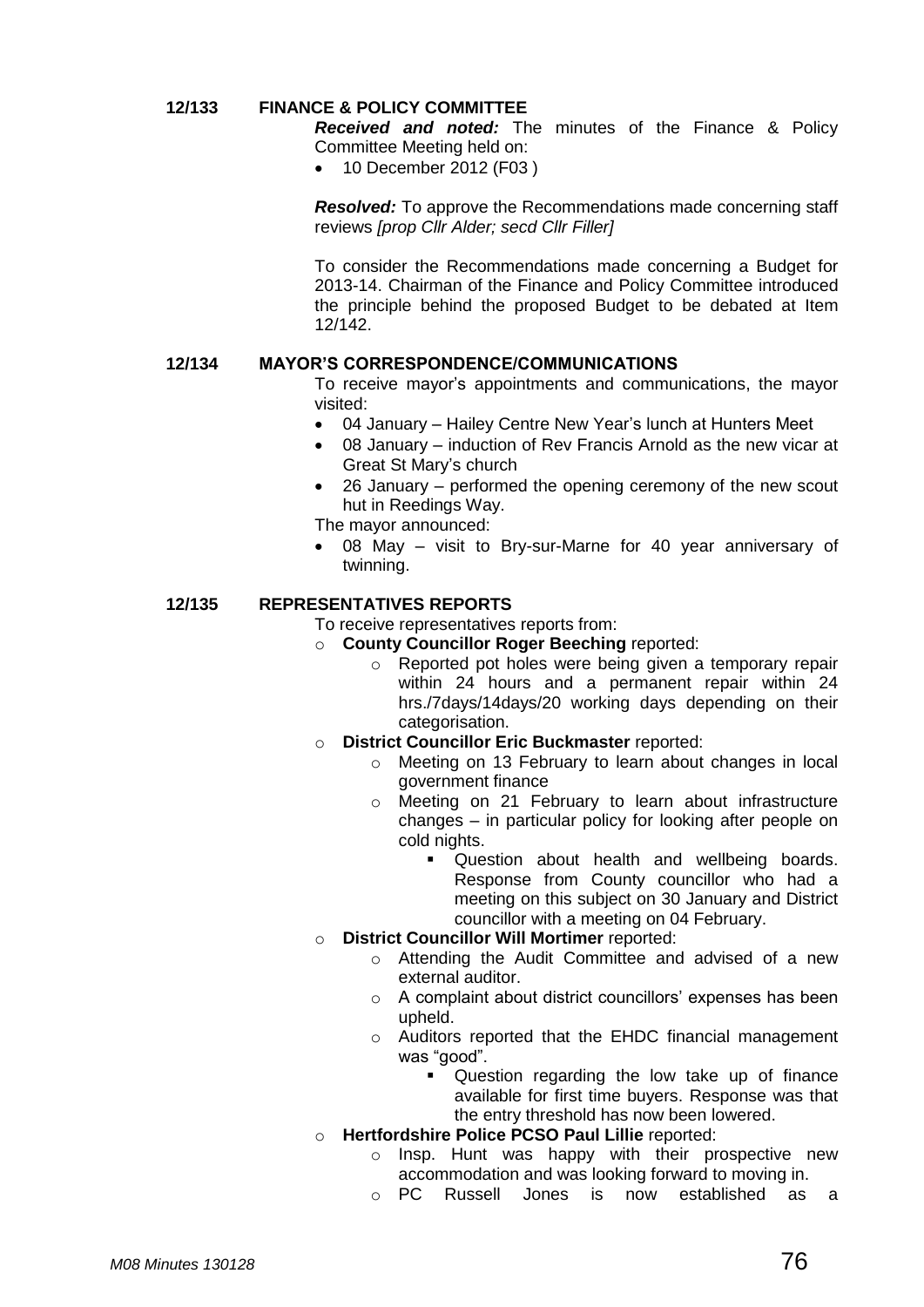Sawbridgeworth officer

- o Complaints about street lighting encouraging crime were not substantiated by the crime statistics. Operation Guardian now established to look after vulnerable people.
- o Anti-social behaviour issues are at a low level.
	- Recent bad weather has increased police work load.
		- Question regarding policing of the May Fayre. Response was that it would certainly be policed but at a lower level than in 2012.
- o **Footpaths Officer Cllr Brian Rochester** reported:
	- o That he had recently walked all of the parish footpaths and that they were mostly in good condition. He would carry on with his task.

#### **12/136 CLERK'S REPORT**

 **Farmers Market** The revised market that has resulted from the withdrawal of support by the District Council has proved to be a great success. We need to consider building on that success for the future.

We carried out a survey at the Farmers Market held on 18 December 2012. The questions we put to the market traders and a selection of visitors to the market were: how often and on which days did they want us to hold a market. The response was emphatically (90%+) that the market should be held once a month on a Saturday morning. We have therefore applied for a licence to hold the market with that frequency. We have not yet received a response from EHDC. If granted we have the option to hold the market with that frequency if it is the will of Members to do so.

- **Sawbobus** We have now been operating the Sawbobus community transport service for three years. Hertfordshire County Council acknowledges our competence at this task and is encouraging us to expand our service in an initiative conjunction with CVS and BSMT. We have obtained funding for a next stage which we shall call "Sawbobus 2". The coordinated scheme involves timetabled minibuses, a volunteer car scheme and "dial-a-ride" minibuses. Sawbobus 2 would fall in the last category and run some services in a revised timetable to outlying villages and be available upon demand for trips to PAH and other destinations. I will be asking Members if it is their will that we proceed along these lines which will involve the acquisition of a suitable vehicle and another part time driver.
- **"All About Sawbridgeworth"** This initiative has been set up as a joint venture between the council and a group of retailers and businesses in Sawbridgeworth. The two meetings held so far have been attended by a significant number of retailers and businesses. A number of new ideas and initiatives are coming to the fore and represents an enthusiastic force to promote the economic well-being of the town. Support has been shown for the Bell Street car park scheme, participation at the Farmers Market and an expansion of the Christmas lights event including additional shopping evenings.
- **Christmas Lights 2012** At the end of last year the expanded event was acknowledged as a great success attracting around 3,000 participants. In addition to the switching on of the lights and the accompanying carols, funfair ride and the visit from Santa Claus, there was for the first time a Street Fayre in Bell Street. This will be expanded and repeated in 2013. The event has been acknowledged as a significant community event.
- **Bell Street car park trial** The scheme has now been running for five months. It has met with almost universal approval from the retailers, businesses and parishioners of the town. The statistics for the period to December indicate that the subsidy due from the town council is now £9.5k – roughly on budget. It is quite clear that there is a desire to continue the scheme into next year. The financial implication is that a subsidy of around £22k will be required. This is most likely to come principally from the precept but maybe also by a contribution from businesses. Alternative suggestions are to stop the trial as it is currently organised and replace it with a rebate scheme paid for by businesses. This would be difficult to manage equitably.
- **The Manor and The Cottage** The council has now removed to the new centre at Sayesbury Manor. In overall terms the project has been a success and is being achieved within budget. However Members will have noticed that the project is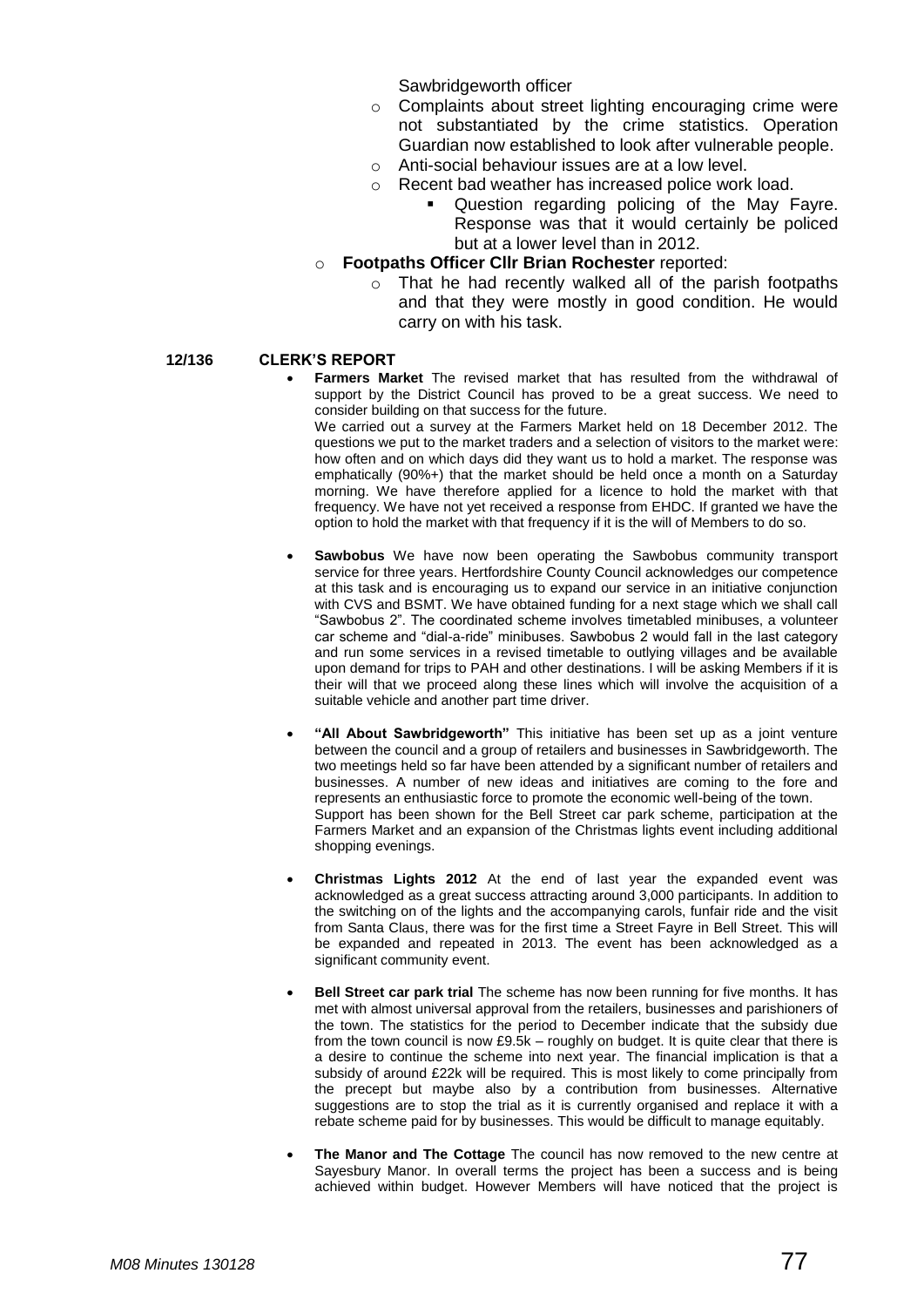currently seven weeks late and that there are still a number of significant issues still to be resolved. These mainly surround the lack of communications to be delivered on time. We have taken a number of steps, all at the expense of the contractors to minimize the impact of this. Interest has already been shown by several organisations to rent the facility. This is encouraging and will produce some income for the council to supplement its other entrepreneurial efforts. We expect to sign a lease with Herts police shortly for them to use the first floor suite of the building.

## **12/137 CIVIC CENTRE**

- 1. Progress relating to the refurbishment and extensions to the premises at Sayesbury Manor and at The Cottage continues. Staff members are in occupation although there are several more weeks work needed form the contractors. The biggest single issue is the failure of BT to provide the necessary telephone lines to the new location.
- 2. The date for the Official Opening of the facility was agreed at 8pm on Wednesday 20 March 2013
- 3. The date for an Open Day for members of the public was agreed at 10am to 1pm on Saturday 23 March 2013.

# **12/138 CHRISTMAS LIGHTS 2012**

- 1. The Christmas Lights and Street Fayre event held on Friday 30 November 2012 was a great success with an estimate of between 3,000 and 4,000 people attending. The innovation of a Street Fayre will be expanded in 2013. Some confusion about the entrance of Santa Claus. Clerk and projects manager were thanked for making the event happen so successfully.
- 2. The Lights of Love event, under the umbrella of the Isabel Hospice, held on Saturday 01 December 2012 was also regarded as being a success.

#### **12/139 FARMERS MARKET**

- 1. Farmers Market on Sunday 18 December 2012 was a success although it was noted that there was a perception that the new layout made it seem smaller than earlier markets. A survey amongst traders and customers has indicated the consensus that the market should still be held on a Saturday but the frequency increased to monthly.
- 2. *Resolved:* That the frequency of Farmers Markets should be increased to one a month from April 2013. *[prop Cllr Alder; secd Cllr Coysten]*

#### **12/140 GRANT REQUESTS**

- To consider grant requests made by the following:
	- 1. Sawbridgeworth Memorial Hall £500
		- *Agreed:* To defer this request to July and in the meantime refer it back to the Friends of the Memorial Hall for validation if no other funds are available.
	- 2. Mayor's War Memorial Fund £2,000 *Resolved:* To meet this request in full. Funds to be transferred to specific reserve for this purpose *[prop Cllr Alder; secd Cllr Buckmaster]*
	- 3. East Herts Citizens Advice Service £4,034 *Resolved:* To meet this request in full, to be reviewed in future years if the EHCAS take up the use of the facility offered in The Manor *[prop Cllr Alder; secd Cllr Filler]*